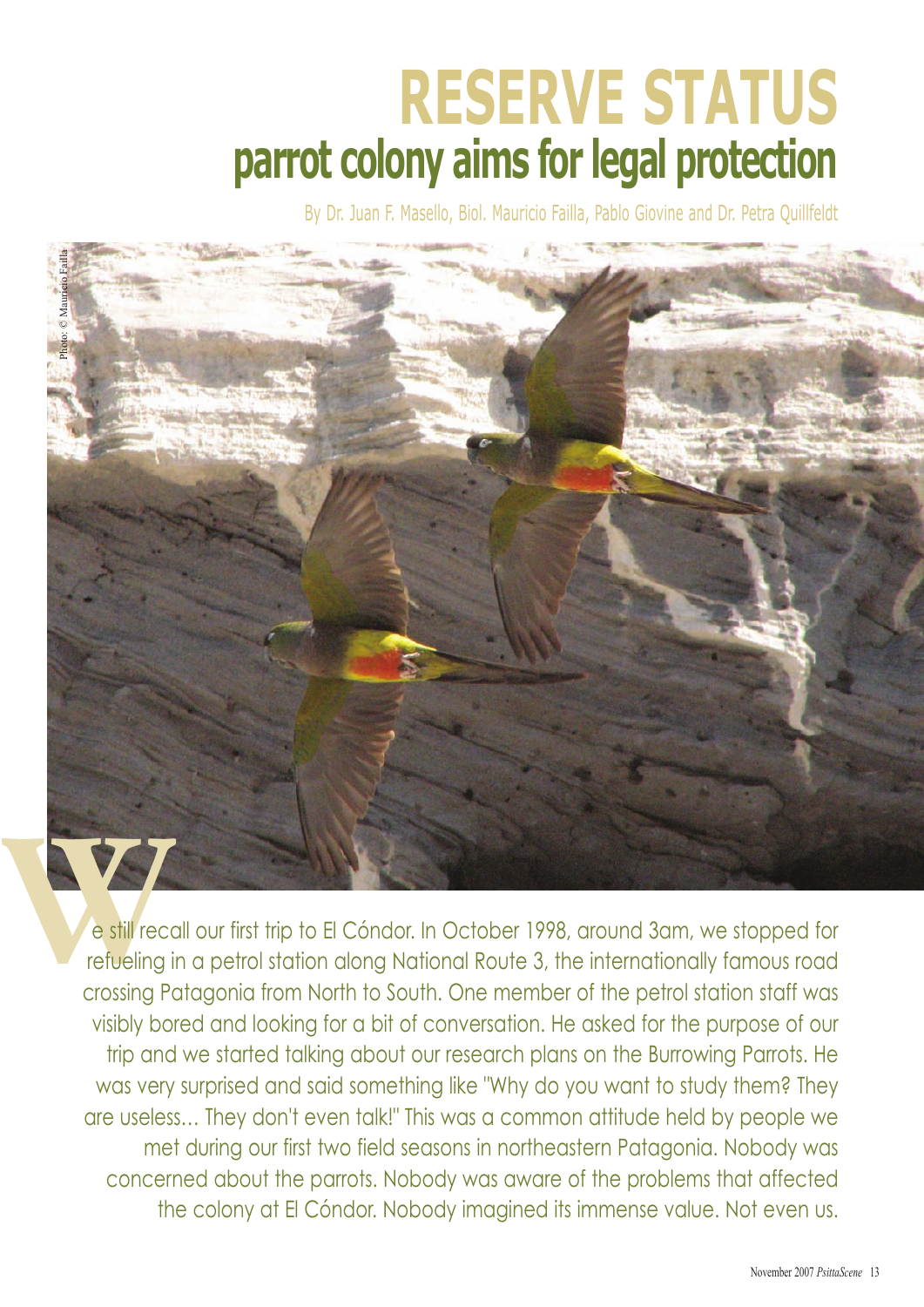

**In northwestern Patagonia, Argentina the largest parrot colony in the world is home to over 35,000 active Burrowing Parrot nests.** 

**During our first two years not many people<br>were aware of the Burrowing Parrot Projec<br>(BPP, or Proyecto Loro Barranquero in Spa** were aware of the Burrowing Parrot Project (BPP, or Proyecto Loro Barranquero in Spanish) - our research and conservation project on the Burrowing Parrots (*Cyanoliseus patagonus*) of northeastern Patagonia, Argentina. However, from the start we began to realize that this wasn't just another parrot colony - this was something special. The Burrowing Parrot colony of El Cóndor is the largest known parrot colony of the world, with an average of 35,000 active nests and spreading along 12.5 km (7.75 mi) of cliffs facing the South Atlantic Ocean.

> We started to tell the bird's story to some local people and colleagues. Local television and newspaper coverage began to build followed by CNN news. In 2003 we started to work with the World Parrot Trust. An urgent priority was to find ways of reaching as many local people as possible. We started the educational campaign of the BPP and developed a series of lectures for children between the ages of 8 and 12 at schools of Viedma, El Cóndor and San Javier (a city and two villages close to the parrot colony) during 2004. Nearly 700 children were reached

in that opportunity and more than 200 children came to the colony for guided visits. The experiences they had proved to be so strong and vivid that we decided to continue the lectures in the region. These lectures mobilized the local children to a poster campaign focusing on the tourists visiting the region.

Also during 2004 and early 2005 - with funding from the World Parrot Trust (the main contributor), Fundación Patagonia Natural (FPN), and the Wild Fauna Division of Río Negro - road signs advertising the parrot colony were set up at the major roads of El Cóndor. Two of the signs guide the public to the colony and the other two provide information regarding the breeding biology of the species and the main features of the colony. These road signs, which have attracted local, regional and even national attention, are now a kind of landmark to which people refer when they give directions to places in El Cóndor! Although other road signs have been victims of graffiti and vandalism, the parrot road signs have not. We like to interpret this as the message having reached deep into the local people.

Although we wanted to extend the lectures to other schools, a series of problems in the schools and the community have sidelined this effort. As an alternative we started to look for ways of reaching the children through informal channels. We discussed several possible alternatives and decided to produce a leaflet about the El Cóndor colony. If the children were not going to be allowed to learn about the parrot colony and the nature around it at school then

## $LDo$  you know?

we would try to teach them from the bakery, the pharmacy, the supermarket, the post office, and the petrol station. Working with the same designers who had previously designed the road signs, we kept the style simple and familiar mimicking the road signs so people would associate both media with one message. The leaflets contain basic aspects of the breeding biology of burrowing parrots, remarkable aspects of the colony at El Cóndor, its threats, and ways of cooperating with our conservation efforts. The leaflet proved to be a great success! We distributed over 10,000 in nearby cities and at